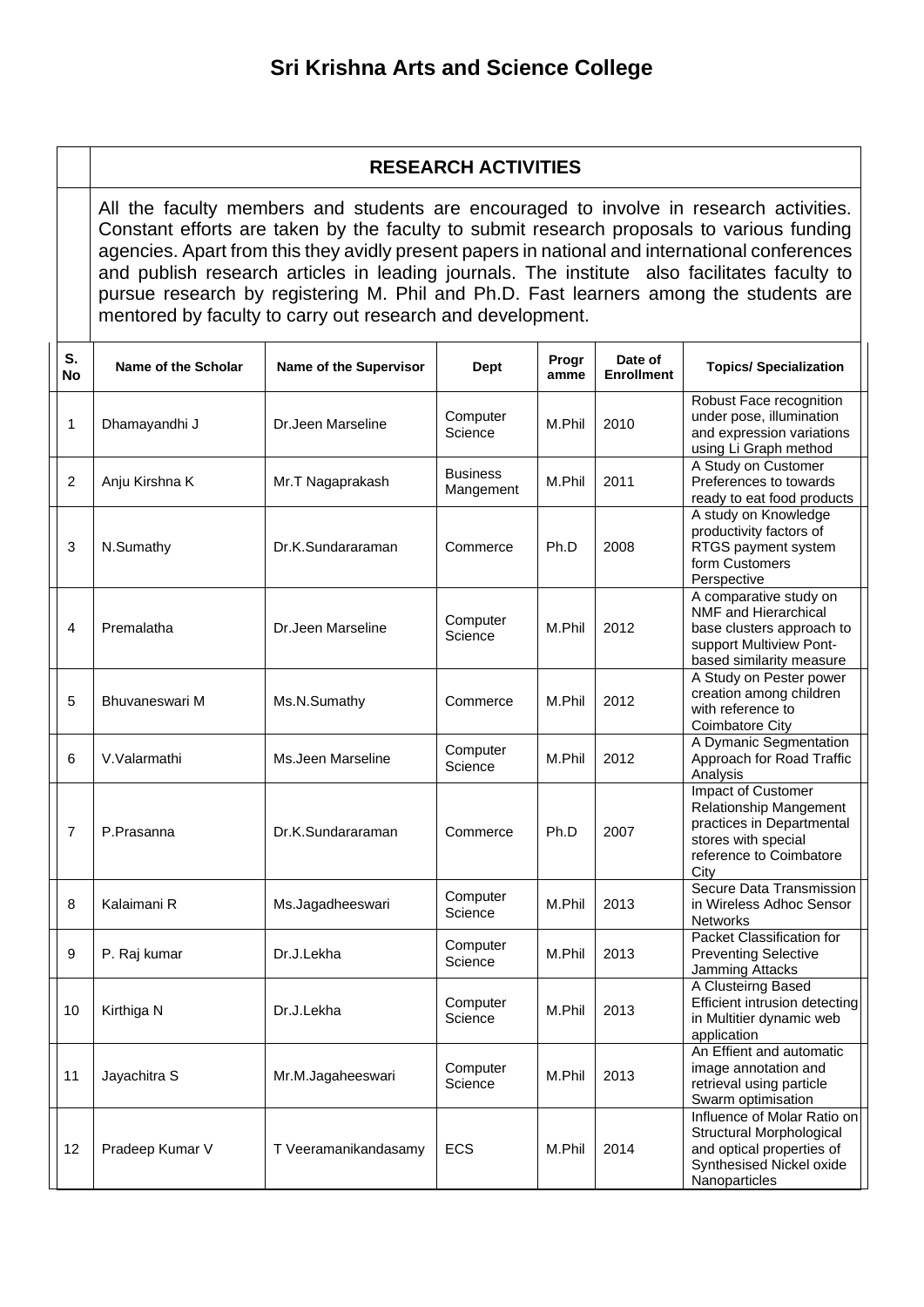| 13 | T Veeramanikandasamy | Dr.K Rajendaran              | <b>ECS</b> | Ph.D   | 01.04.2010 | Studies on the influence of<br>process parameters and<br>Cu-Doping on the<br>structural, Optical,<br><b>Electrical and Magnetic</b><br>Properties of Synthesised<br>MnS Nanocrystals |
|----|----------------------|------------------------------|------------|--------|------------|--------------------------------------------------------------------------------------------------------------------------------------------------------------------------------------|
| 14 | Shobana R            | Dr.K SenthilKumar            | Commerce   | M.Phil | 01.11.2014 | Influences of Children on<br>their Family buying<br>decision and its impact                                                                                                          |
| 15 | Geetha P             | Dr.S.Anbumalar               | Commerce   | M.Phil | 01.11.2014 | A Study on Relationship<br>Marketing on ITC<br>Company with special<br>reference to Coimbatore<br>city                                                                               |
| 16 | R.Sangeetha          | Dr.S.Anbumalar               | Commerce   | M.Phil | 01.09.2013 | Fundamental Analysis on<br>Select Companies in<br>Information technology<br>industry in India                                                                                        |
| 17 | Arun Prasad M        | G.M SaravanaKumar            | <b>ECS</b> | M.Phil | 2014       | Secutiry and power saving<br>system using embedded<br>technology                                                                                                                     |
| 18 | R.Raj Mohan          | Dr.K.Rajendran               | <b>ECS</b> | Ph.D   | 01.10.2009 | A study on the Effects of<br>pH and Aluminium dopping<br>on structural optical and<br>electrical properties of Zins<br>Orxide Nano Structures                                        |
| 19 | R.Kavitha            | Dr.P.Babagyanakumar          | Commerce   | Ph.D   | 01.01.2011 | A study on the Mind of<br>Nouveau Shoppers of<br>Pandora's Box in Indian<br><b>Shopping Malls</b>                                                                                    |
| 20 | R.Deviprasanna       | Dr.K.Sundararaman            | Commerce   | Ph.D   | 01.10.2009 | <b>Prediction of Financial</b><br>Distress: Ana Analysis with<br>reference to select Indian<br>Industries                                                                            |
| 21 | M.Punitham           | Dr.K.Sundararaman            | Commerce   | Ph.D   | 01.11.2011 | A study on cross Co-<br>integration of Indian ADRS<br>between BSE and NYSE                                                                                                           |
| 22 | M.Shanthalakshmi     | Dr.P.Babagyanakumar          | Commerce   | Ph.D   | 01.04.2011 | A study on Effects and<br>impact of Bank Rate<br>Volatility in Indian<br><b>Financial Market</b>                                                                                     |
| 23 | J.Vijimol            | Dr.P.Babagyanakumar          | Commerce   | Ph.D   | 01.01.2011 | An Exploratory study of<br>Deman on Sensitivity and<br>Sensibility in Fragmented<br>markets with special<br>reference to Southern part<br>of Western Ghats                           |
| 24 | K.Venmahi            | Dr.K.Rajendran               | <b>ECS</b> | Ph.D   | 01.07.2010 | Dye-Ensiteized tios Thin Fil<br>Solar Cells based on<br>Novel Tannin Dyes                                                                                                            |
| 25 | Deepa R              | Dr.Veeramanikandasam<br>y T  | <b>ECS</b> | M.Phil | 08.12.2015 | An lot Based System to<br>Detect the trapped victims<br>in Disaster Scenarios<br>using Doppler Microwave<br>and Passive Infrared<br>Technology                                       |
| 26 | R.Parthiban          | Dr.P.Babagyanakumar          | Commerce   | Ph.D   | 01.09.2012 | A study on Micro Finance<br>Product development for<br>Self Help Group (SHG) in<br>Rural Tamilnadu                                                                                   |
| 27 | Jayarani             | Dr.R.Vijayasamundeswa<br>ri. | Tamil      | Ph.D   | 2012       | Andal Priyatharishi<br>Sirkathailkalil Pennin<br>Sinthaniagal                                                                                                                        |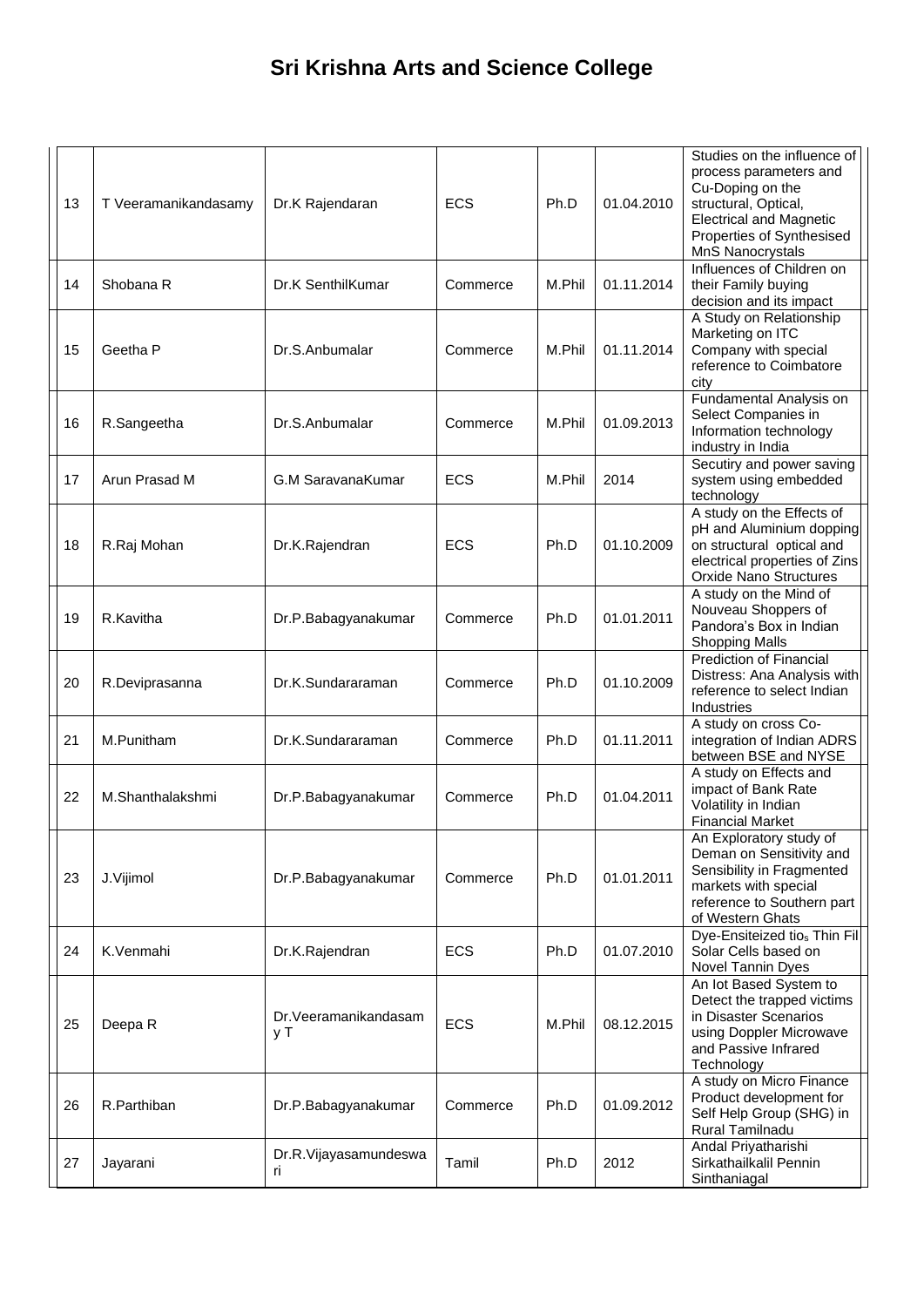| 28 | P.Vijayalaskshmi  | Dr.K.Sundararaman   | Commerce           | Ph.D   | 01.11.2011 | A study on Social media<br>marketing podcase of food<br>and beverage brands with<br>reference to tamilnadu                                                                                    |
|----|-------------------|---------------------|--------------------|--------|------------|-----------------------------------------------------------------------------------------------------------------------------------------------------------------------------------------------|
| 29 | V.Vetrivel        | Dr.K Rajendaran     | <b>ECS</b>         | Ph.D   | 01.04.2010 | Studies on synthesis and<br>characterisation of<br>peridermand seed shell<br>based natural dye sentised<br>nanao crystalline Tio2 Thin<br>Film Solar Cells                                    |
| 30 | T.Usharani        | Dr.K.Sundararaman   | Commerce           | Ph.D   | 01.01.2011 | A Study on Hedging the<br>volatility of Crude oil price<br>risk through Capitalisation<br>of Oil and Gas Industry's<br>Share price                                                            |
| 31 | O.M Saravanakumar | Dr.K Rajendaran     | <b>ECS</b>         | Ph.D   | 01.10.2010 | A Study on the effect of<br>synthesis parameter on<br>the structural and optical<br>properties of ZnO<br>nanostructure prepared<br>from ZnS                                                   |
| 32 | Aswathi A R       | Ms.Uma Mageswari    | <b>ECS</b>         | M.Phil | 15.11.2017 | An IoT based system for<br>vehicle allocation and<br>unlocking using Android<br>Application with RTDM for<br><b>Smart Transportation</b>                                                      |
| 33 | Haripriya S       | Dr. K. R Sivabagyam | Commerce           | Ph.D   | 01.07.2016 | An Empirical Analysis on<br>Consumers perception<br>towards green products in<br>Coimbatore, Tamilnadu                                                                                        |
| 34 | Sruthi B          | Dr.S Priyadharishi  | <b>Mathematics</b> | M.Phil | 1.10.2018  | Analysis of Rayleigh<br>benard Thermal<br>Convection model with<br>nano fluid based on finite<br>difference technique                                                                         |
| 35 | Saranya T         | Dr.S.Anbumalar      | Commerce           | M.Phil | 01.07.2016 | Finance                                                                                                                                                                                       |
| 36 | Sree Karthika V   | Dr.S.Anbumalar      | Commerce           | M.Phil | 01.11.2017 | Online delivery and Fast<br>food Marketing                                                                                                                                                    |
| 37 | Abdul Azees K A   | Dr.C Dhanalaskshmi  | Commerce           | Ph.D   | 01.11.2017 | A study on the mediating<br>role brand equity and<br>Marketing Mix between<br>Marketing Factors and<br><b>Business performance</b>                                                            |
| 38 | N.P.Fasla         | Dr.C Dhanalaskshmi  | Commerce           | Ph.D   | 01.11.2017 | The mediating role of<br>Quality of work life<br>between workplace<br>empowerment and<br>prosocial organisational<br>behaviours: A study on<br>private health care female<br>nurses in Kerala |
| 39 | G Kowsalya        | Dr. K. R Sivabagyam | Commerce           | M.Phil | 2014       | A Study on awareness of<br>mutual fund investors in<br><b>Coimbatore District</b>                                                                                                             |
| 40 | R. Mythily        | Dr. K. R Sivabagyam | Commerce           | M.Phil | 2017       | A study on customer<br>perception towards<br>effectiveness of website<br>design and mobile<br>application service.                                                                            |
| 41 | S.Akhila          | Dr. K. R Sivabagyam | Commerce           | Ph.D   | Jul-17     | A study on social media<br>sites swaying E-<br>consumers buying<br>behavior with reference to                                                                                                 |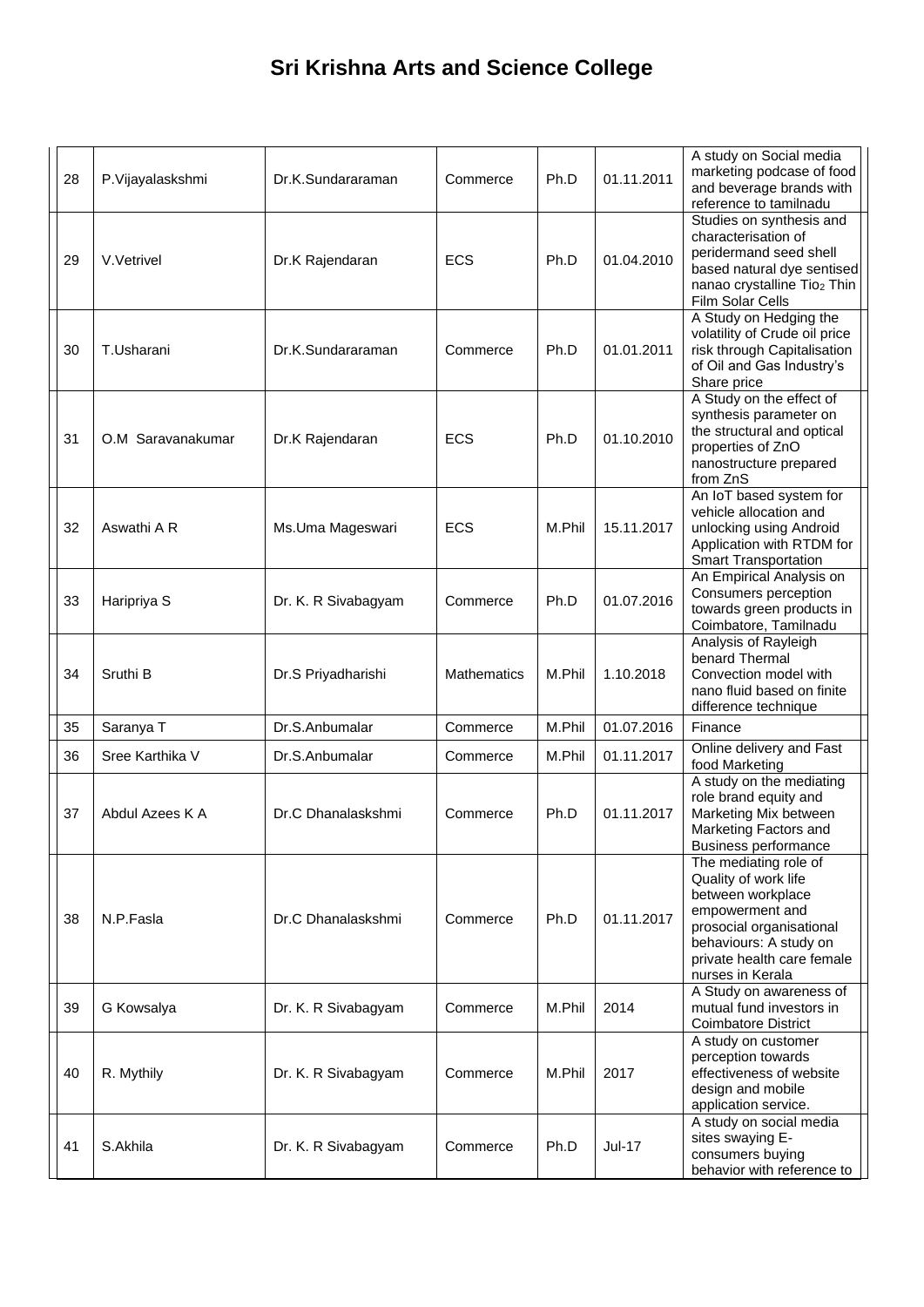|    |                    |                            |                     |        |               | Coimbatore city                                                                                                                                   |
|----|--------------------|----------------------------|---------------------|--------|---------------|---------------------------------------------------------------------------------------------------------------------------------------------------|
|    |                    |                            |                     |        |               |                                                                                                                                                   |
| 42 | G.Viji             | Dr. K. R Sivabagyam        | Commerce            | Ph.D   | <b>Nov-17</b> | Consumer buying intention<br>of green products: An<br>extensive theory of<br>planned behvaiour model<br>with reference to<br>Coimbatore district. |
| 43 | Rakulan R          | Dr.S.Henry Kishore         | English             | M.Phil | $Jan-21$      | English Language<br>Teaching                                                                                                                      |
| 44 | Anusha P           | Dr.D.Sarulatha             | English             | M.Phil | $Jan-21$      | <b>Women Related Issues</b><br>(English Litt)                                                                                                     |
| 45 | Rathna Chythanya R | Dr.Richard Robert Raa<br>М | English             | M.Phil | $Jan-21$      | Women Related Issues<br>(English Litt)                                                                                                            |
| 46 | M.Kalaivani        | Dr.K Ponnalagu             | <b>Mathematics</b>  | M.Phil | $Jan-21$      | <b>Fuzzy Optimisation</b>                                                                                                                         |
| 47 | G.Hemma Nandhini   | Dr.K Buvaneswari           | <b>Mathematics</b>  | M.Phil | $Jan-21$      | <b>Fuzzy Optimisation</b>                                                                                                                         |
| 48 | A.V.R Aarthi       | Dr.K.Umamaheswari          | <b>Mathematics</b>  | M.Phil | $Jan-21$      | Graph theory                                                                                                                                      |
| 49 | S.Srinivashini     | Dr.S.Priyadharishini       | <b>Mathematics</b>  | M.Phil | $Jan-21$      | <b>Differential Equations</b>                                                                                                                     |
| 50 | Sounderya P.P      | Dr. K. R Sivabagyam        | Commerce            | M.Phil | $Jan-21$      | A study on working capital<br>management in cement<br>industry in India.                                                                          |
| 51 | Deepika T.C        | Dr.S.Anbumalar             | Commerce            | M.Phil | $Jan-21$      | Finance                                                                                                                                           |
| 52 | Smruthymol J       | Dr.R.Reena                 | Commerce            | Ph.D   | $Jan-21$      | Marketing                                                                                                                                         |
| 53 | Dharsan B          | Dr.S.Sangeetha             | Commerce            | Ph.D   | $Jan-21$      | Finance                                                                                                                                           |
| 54 | Anusuya B          | Dr.R.Reena                 | Commerce            | Ph.D   | $Jan-21$      | Marketing                                                                                                                                         |
| 55 | Elangovan M        | Dr.K Ramasamy              | Commerce            | Ph.D   | $Jan-21$      | Finance                                                                                                                                           |
| 56 | Nagarathinam V     | Dr.S.Murugan               | Commerce            | Ph.D   | $Jan-21$      | Marketing                                                                                                                                         |
| 57 | Aishwarya S        | Dr.M Vidhya                | Management          | Ph.D   | $Jan-21$      | Marketing                                                                                                                                         |
| 58 | Thangivalen P      | Dr.M Vidhya                | Management          | Ph.D   | Jan-21        | Finance                                                                                                                                           |
| 59 | Sathishbabu M.J    | Dr.Shenbagavadivu          | Management          | Ph.D   | Jan-21        | <b>Strategic Management</b>                                                                                                                       |
| 60 | Jincy Joy          | Dr.Jeen Marseline          | Computer<br>Science | Ph.D   | Jan-21        | Data Mining                                                                                                                                       |
| 61 | Jibin Joy          | Dr.S.Devaraju              | Computer<br>Science | Ph.D   | Jan-21        | <b>Cloud Computing</b>                                                                                                                            |
| 62 | Mohana Priya       | Dr.J.Lekha                 | Computer<br>Science | Ph.D   | <b>Jan-21</b> | Data Mining                                                                                                                                       |
| 63 | Priyadharshini K   | Dr.S Devaraju              | Computer<br>Science | Ph.D   | <b>Jan-21</b> | Networking                                                                                                                                        |
| 64 | Sangeetha Priya    | Dr.S Devaraju              | Computer<br>Science | Ph.D   | $Jan-21$      | <b>Advanced Networking</b>                                                                                                                        |
| 65 | Preeji P           | Dr.J.Lekha                 | Computer<br>Science | Ph.D   | <b>Jan-21</b> | Data Mining                                                                                                                                       |
| 66 | Shaheena K V       | Dr.S.Dhanalaskshmi         | Computer<br>Science | Ph.D   | Jan-21        | Digital Image Processing                                                                                                                          |
| 67 | Gokulapriya J      | Dr.P Logeswari             | Computer<br>Science | Ph.D   | Jan-21        | Data Mining                                                                                                                                       |
| 68 | Sulaikha C M       | Dr.M Renuka Devi           | Computer<br>Science | Ph.D   | Jan-21        | Image Processing                                                                                                                                  |
| 69 | Deepthi B.P        | Dr.J.Lekha                 | Computer<br>Science | Ph.D   | <b>Jan-21</b> | Image Processing                                                                                                                                  |
| 70 | Jayasree R         | Dr.Sheela Selvakumari      | Computer<br>Science | Ph.D   | <b>Jan-21</b> | Data Mining                                                                                                                                       |
| 71 | Suresh S           | Dr.S Dhnalakshmi           | Computer<br>Science | Ph.D   | Jan-21        | Data Mining                                                                                                                                       |
| 72 | Saranya D          | Dr.S Dhnalakshmi           | Computer            | Ph.D   | Jan-21        | Data Mining                                                                                                                                       |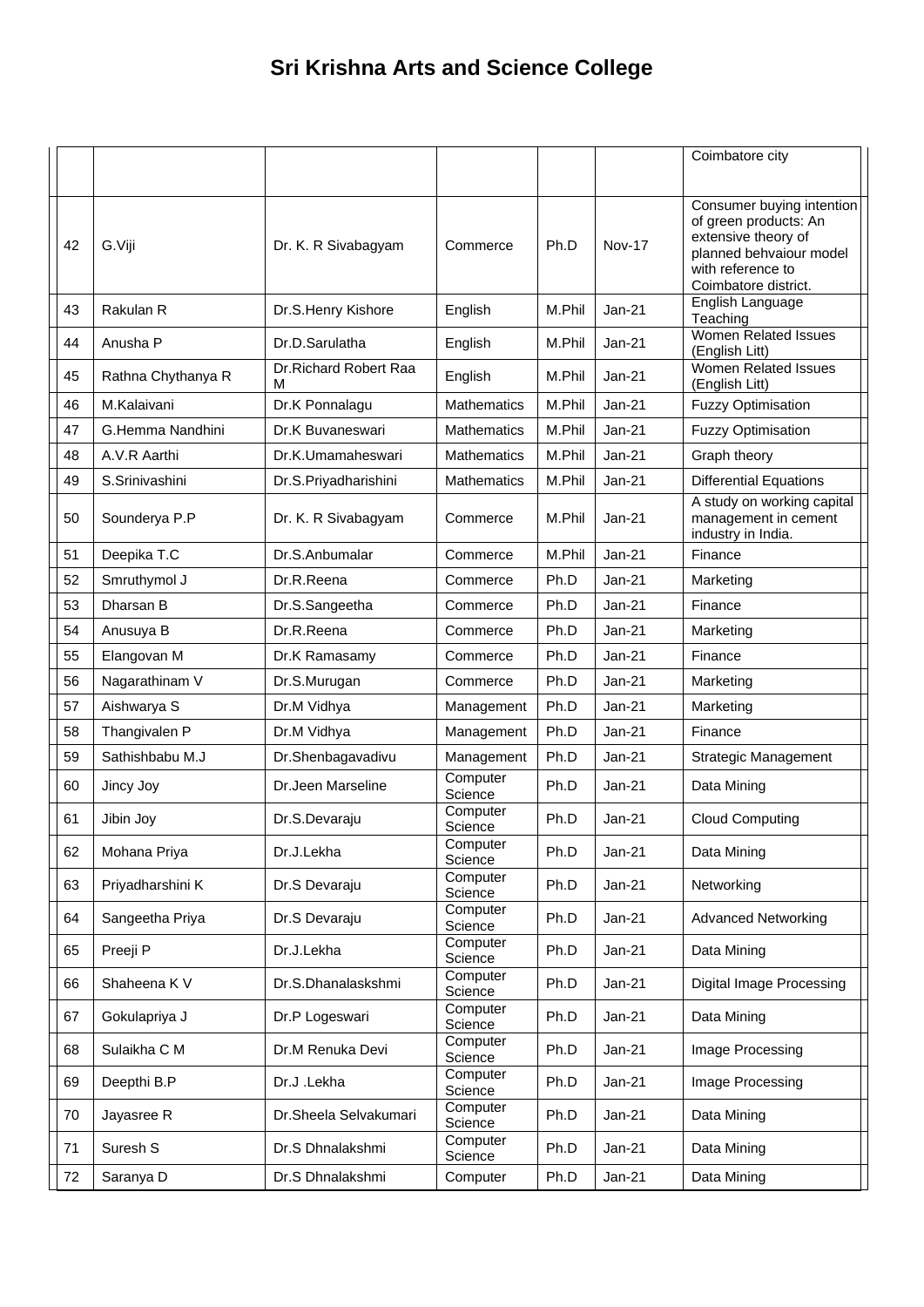|     |                             |                       | Science             |        |            |                                 |
|-----|-----------------------------|-----------------------|---------------------|--------|------------|---------------------------------|
| 73  | Surya Prabha R              | Dr.S Saraswathi       | Computer<br>Science | Ph.D   | $Jan-21$   | Networking                      |
| 74  | Kulandai Teresa             | Dr.Sheela Selvakumari | Computer<br>Science | Ph.D   | $Jan-21$   | Data Mining                     |
| 75  | Clement sherin C            | Dr.Sheela Selvakumari | Computer<br>Science | Ph.D   | $Jan-21$   | Data Mining                     |
| 76  | Usha Devi Sornalingam<br>R. | Dr.Sheela Selvakumari | Computer<br>Science | Ph.D   | Jan-21     | Data Mining                     |
| 77  | Valarmathi V                | Dr.Dhanalakshmi S     | Computer<br>Science | Ph.D   | $Jan-21$   | Data Mining                     |
| 78  | Jaya Sheelan P              | Dr.S Devaraju         | Computer<br>Science | Ph.D   | $Jan-21$   | Machine Learning                |
| 79  | Hema Priya K.E              | Dr.S Saraswathi       | Computer<br>Science | Ph.D   | $Jan-21$   | Networking                      |
| 80  | Kowsalya Selvaraj           | Dr.S Saraswathi       | Computer<br>Science | Ph.D   | $Jan-21$   | Data Mining                     |
| 81  | Baby Sudha S                | Dr.Dhanalakshmi S     | Computer<br>Science | Ph.D   | $Jan-21$   | Data Mining                     |
| 82  | Medhun Hasini D R           | Dr.K.S Jeen Marseline | Computer<br>Science | Ph.D   | $Jan-21$   | Software Engineering            |
| 83  | Banupriya G                 | Dr.Logeswari P        | Computer<br>Science | Ph.D   | $Jan-21$   | Data Mining                     |
| 84  | Rajakumar V J               | Anita Sofia           | Computer<br>Science | Ph.D   | $Jan-21$   | Data Mining                     |
| 85  | Kundalakesi M               | Dr.M Renuka Devi      | Computer<br>Science | Ph.D   | $Jan-21$   | Networking                      |
| 86  | Ajitha                      | Dr.Leka               | Computer<br>Science | Ph.D   | $Jan-21$   | <b>Digital Image Processing</b> |
| 87  | Mirunalini K                | Dr.S.Murugan          | Commerce            | Ph.D   | 01.10.2019 | Marketing                       |
| 88  | Venkatesh G                 | Dr.S.Murugan          | Commerce            | Ph.D   | 01.01.2021 | Marketing                       |
| 89  | N. Mangayarkarasi           | Dr. N.Sumathy         | Commerce            | Ph.D   | 01.11.2014 | Marketing                       |
| 90  | K. Sathyapriya              | Mrs. K.Kowsalya       | Commerce            | M.Phil | 01.11.2014 | Marketing                       |
| 91  | M.Aswini                    | Dr.S.Anbumalar        | Commerce            | M.Phil | 01.07.2016 | Finance                         |
| 92  | K.Dhiya                     | Mrs. S. Kowsalya      | Commerce            | M.Phil | 01.07.2016 | Marketing                       |
| 93  | R.M.Nanddhini               | Mrs. S. Kowsalya      | Commerce            | M.Phil | 01.07.2016 | Marketing                       |
| 94  | V.Sindhu                    | Dr. N. Sumathy        | Commerce            | M.Phil | 01.07.2016 | Marketing                       |
| 95  | <b>B.Shylaja</b>            | Dr. N. Sumathy        | Commerce            | M.Phil | 01.07.2016 | Finance                         |
| 96  | C.Alagarsamy                | Dr. K. Senthilkumar   | Commerce            | M.Phil | 01.11.2017 | Marketing                       |
| 97  | G.Sivagami                  | Dr. N. Sumathy        | Commerce            | M.Phil | 01.11.2017 | Finance                         |
| 98  | M.Kavitha                   | Mrs. T.Usharani       | Commerce            | M.Phil | 01.11.2017 | Marketing                       |
| 99  | N.Muhammed Juraj            | Dr. P. Prasanna       | Commerce            | M.Phil | 01.11.2017 | Marketing                       |
| 100 | M.Sathiya Priya             | Dr. K. Senthilkumar   | Commerce            | M.Phil | 01.11.2017 | Marketing                       |
| 101 | A.Divaya                    | Mrs. S. Kowsalya      | Commerce            | M.Phil | 01.11.2017 | Finance                         |
| 102 | R.Mythily                   | Dr. K. R Sivabagyam   | Commerce            | M.Phil | 01.11.2017 | Marketing                       |
| 103 | K.Gomathi                   | Mrs. T.Usharani       | Commerce            | M.Phil | 01.11.2017 | Marketing                       |
| 104 | Sounderya P.P               | Dr. K. R Sivabagyam   | Commerce            | M.Phil | 01.01.2021 | Finance                         |
| 105 | Deepika T.C                 | Dr.S.Anbumalar        | Commerce            | M.Phil | 01.01.2021 | Finance                         |
| 106 | R.Devi prasnnna             | Dr.K. Sundararaman    | Commerce            | Ph.D   | 01.10.2009 | Finance                         |
| 107 | T.Usharani                  | Dr.K. Sundararaman    | Commerce            | Ph.D   | 01.01.2011 | Finance                         |
| 108 | S.Krishna Prasath           | Dr.P. Baba Gnanakumar | Commerce            | Ph.D   | 01.11.2015 | Marketing                       |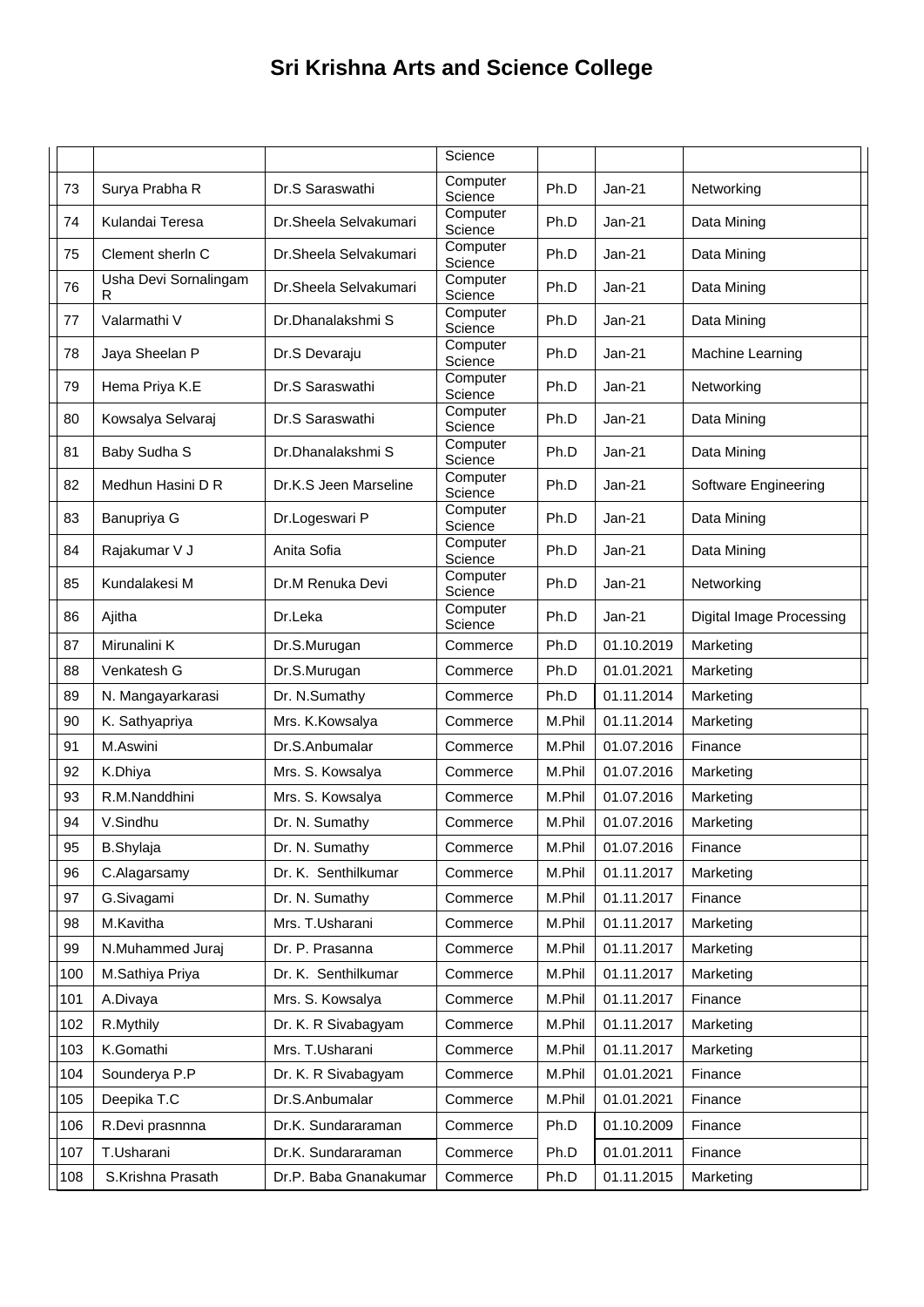| 109 | Mr.P.Unnikrishnan         | Dr. N. Sumathy        | Commerce            | Ph.D   | 01.07.2017 | Marketing                                                                                                 |
|-----|---------------------------|-----------------------|---------------------|--------|------------|-----------------------------------------------------------------------------------------------------------|
| 110 | Mr.T.K.Muhamed Anas       | Dr. N. Sumathy        | Commerce            | Ph.D   | 01.07.2017 | Marketing                                                                                                 |
| 111 | K.T.Abdul ali             | Dr.S.Anbumalar        | Commerce            | Ph.D   | 01.11.2017 | Finance                                                                                                   |
| 112 | K.Reena                   | Dr.S.Anbumalar        | Commerce            | Ph.D   | 01.11.2017 | Human Resource<br>Management                                                                              |
| 113 | S.T.Saravana Kumar        | Dr. K.R. Sivabagyam   | Commerce            | Ph.D   | 01.11.2017 | Human Resource<br>Management                                                                              |
| 114 | G.Viji                    | Dr. K.R. Sivabagyam   | Commerce            | Ph.D   | 01.11.2017 | Marketing                                                                                                 |
| 115 | M.Avanthika               | Dr. S. Anbumalar      | Commerce            | Ph.D   | 01.07.2018 | A Sectoral studyon<br>determinants of dividen<br>payout dimeneaour oin<br>Indian Capital Market           |
| 116 | P.Ansal                   | Dr. S. Anbumalar      | Commerce            | Ph.D   | 01.07.2018 | Investors attiuted towards<br>Mutual funds: A Study<br>among the invesrots of<br>Calicut District, Kerala |
| 117 | K.P. Rancy                | Dr.C Dhanalaskshmi    | Commerce            | Ph.D   | 01.07.2018 | <b>Human Resource</b><br>Management                                                                       |
| 118 | T.H. Anas                 | Dr. N.Sumathy         | Commerce            | Ph.D   | 01.07.2019 | Marketing                                                                                                 |
| 119 | A.K.Abdul Rafeeque        | Dr. N.Sumathy         | Commerce            | Ph.D   | 01.07.2018 | Human Resource<br>Management                                                                              |
| 120 | C.M. Arunprashad          | Dr.P.Radhakrishnan    | Commerce            | Ph.D   | 01.07.2019 | Marketing                                                                                                 |
| 121 | K. Nalini                 | Dr.P.Radhakrishnan    | Commerce            | Ph.D   | 01.07.2019 | Marketing                                                                                                 |
| 122 | K. Nalini                 | Dr.P.Radhakrishnan    | Commerce            | Ph.D   | 01.07.2019 | Marketing                                                                                                 |
| 123 | P.Jesintha                | Dr.P.Radhakrishnan    | Commerce            | Ph.D   | 01.07.2019 | Finance                                                                                                   |
| 124 | S.Balaji                  | Dr.P.Radhakrishnan    | Commerce            | Ph.D   | 01.07.2019 | Finance                                                                                                   |
| 125 | S.Vaishnavi               | Dr.C Dhanalaskshmi    | Commerce            | Ph.D   | 01.07.2019 | Finance                                                                                                   |
| 126 | Ms.G.Lavanya              | Dr.K.Sambath          | ECS                 | M.Phil | 01.11.2014 | <b>Embedded Systems</b>                                                                                   |
| 127 | Ms.H.Haritha              | Mr.S.Ananda Saravanan | ECS                 | M.Phil | 01.11.2014 | <b>Embedded Systems</b>                                                                                   |
| 128 | M.R.SriRanjani            | Mr.S.Ananda Saravanan | ECS                 | M.Phil | 08.12.2015 | <b>Embedded Systems</b>                                                                                   |
| 129 | Mr.M.Senthil Kumar        | Dr.O.M.Saravana Kumar | <b>ECS</b>          | M.Phil | 08.12.2015 | <b>Embedded Systems</b>                                                                                   |
| 130 | Dhigvijay.P.R             | Dr.S.Sudheesh         | ECS                 | M.Phil | 01.10.2019 | <b>Embedded Systems</b>                                                                                   |
| 131 | Mr.C.Veeraraghavan        | Dr.K.Rajendran        | ECS                 | Ph.D   | 01.07.2010 | Thin Flims                                                                                                |
| 132 | Mr.O.M.Saravana<br>Kumar  | Dr.K.Rajendran        | <b>ECS</b>          | Ph.D   | 01.10.2010 | <b>Thin Flims</b>                                                                                         |
| 133 | Mr.A.P.Rajesh             | Dr.K.Sambath          | <b>ECS</b>          | Ph.D   | 01.11.2015 | <b>VLSI Design</b>                                                                                        |
| 134 | Mrs.V.Nandhini            | Dr.K.Sambath          | <b>ECS</b>          | Ph.D   | 01.11.2015 | <b>VLSI Design</b>                                                                                        |
| 135 | Mr.S.Sudheesh             | Dr.K.Sambath          | ECS                 | Ph.D   | 01.11.2015 | <b>VLSI Design</b>                                                                                        |
| 136 | Ms.A.Sithara              | Dr.K.Sambath          | <b>ECS</b>          | Ph.D   | 11/1/2016  | <b>VLSI Design</b>                                                                                        |
| 137 | Mrs.S.R.Uma<br>Magewswari | Dr.K.Sambath          | ECS                 | Ph.D   | 11/1/2016  | <b>VLSI Design</b>                                                                                        |
| 138 | Mr.M.Selvam               | Dr.K.Sambath          | <b>ECS</b>          | Ph.D   | 01.11.2017 | <b>VLSI Design</b>                                                                                        |
| 139 | SakthiPriyanka.V          | Dr.K.SJeenMarseline   | Computer<br>Science | M.Phil | 12/8/2015  | Networks                                                                                                  |
| 140 | Mary Jelba.L.M            | Mrs.S.Gomathi         | Computer<br>Science | M.Phil | 12/8/2015  | Mobile Computing                                                                                          |
| 141 | Priya.S                   | Mrs.D.Shobana         | Computer<br>Science | M.Phil | 12/8/2015  | Data Mining                                                                                               |
| 142 | Poorani Devi R.M          | Mrs.G.Sumalatha       | Computer<br>Science | M.Phil | 12/8/2015  | <b>Network Security</b>                                                                                   |
| 143 | Karthika.A                | Mrs.A.Vijaya          | Computer            | M.Phil | 12/8/2015  | <b>Cloud Computing</b>                                                                                    |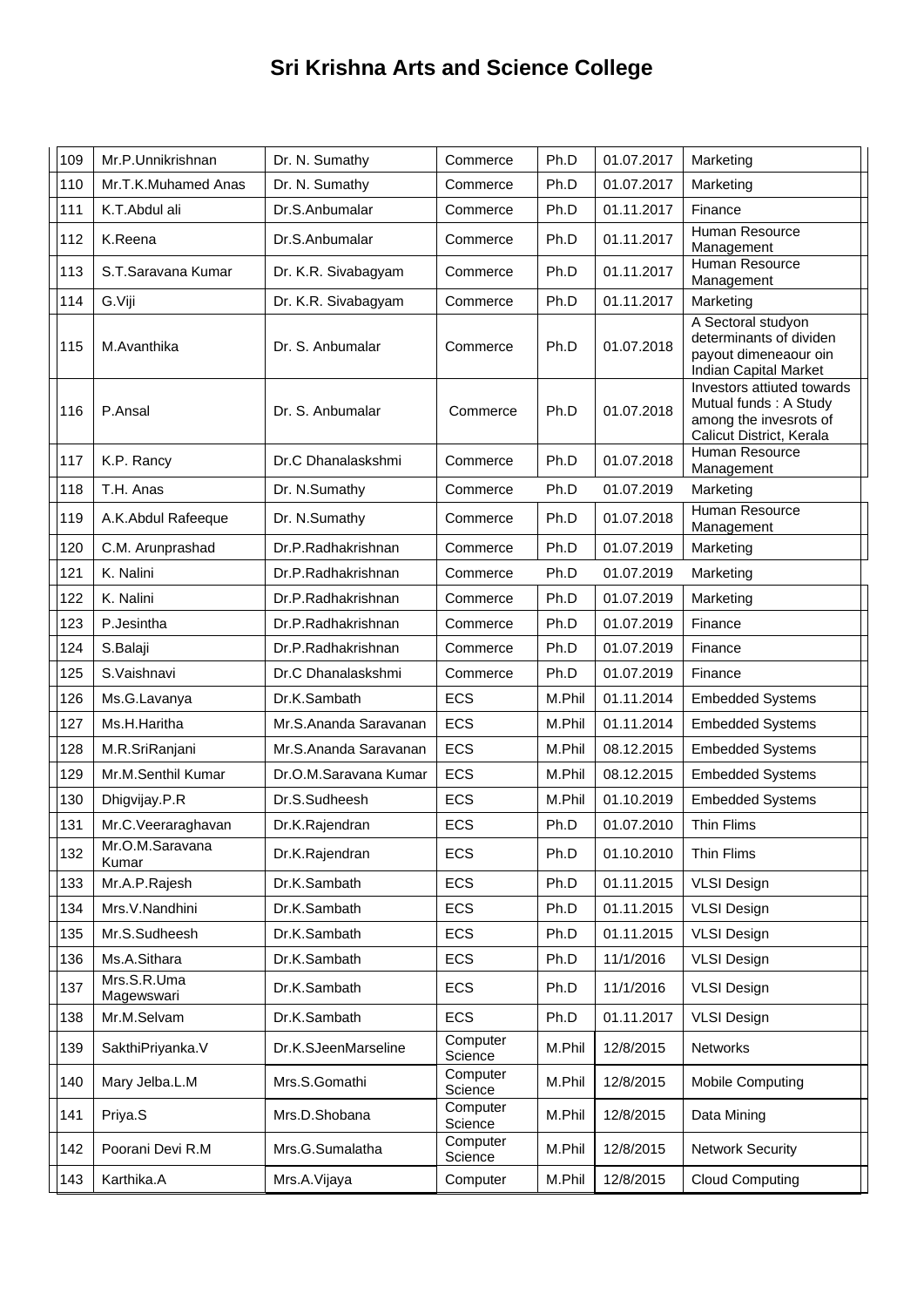|     |                      |                              | Science             |        |            |                                                    |
|-----|----------------------|------------------------------|---------------------|--------|------------|----------------------------------------------------|
| 144 | Sandiya.S            | Mrs.R.Kavitha                | Computer<br>Science | M.Phil | 12/8/2015  | Data Mining                                        |
| 145 | Jeevitha. I          | Mrs.C.Sunitha                | Computer<br>Science | M.Phil | 12/8/2015  | Data Mining                                        |
| 146 | Sruthi.R             | Mr.K.Vignesh                 | Computer<br>Science | M.Phil | 12/12/2016 | <b>Computer Networks</b>                           |
| 147 | Sukanya.V.S          | Mrs. S.Saraswathi            | Computer<br>Science | M.Phil | 12/12/2016 | Data Mining and<br>Warehousing                     |
| 148 | Umadevi.S            | Dr. K.S.JeenMarseline        | Computer<br>Science | M.Phil | 12/12/2016 | Data Mining and<br>Warehousing                     |
| 149 | Ajitha.N             | Mrs. S.Nandhini              | Computer<br>Science | M.Phil | 12/12/2016 | Digital Image Processing                           |
| 150 | Abarna G             | Dr.S.Dhanalakshmi            | Computer<br>Science | M.Phil | 11/15/2017 | <b>Cloud Computing</b>                             |
| 151 | Devishree T          | Dr.K.S.JeenMarseline         | Computer<br>Science | M.Phil | 11/15/2017 | Data mining and<br>warehousing                     |
| 152 | Malaranbal C         | Mrs.G.Sumalatha              | Computer<br>Science | M.Phil | 12/19/2017 | Networks                                           |
| 153 | Mohanapriya.M        | Dr.J.Lekha                   | Computer<br>Science | M.Phil | 11/15/2017 | Data Mining                                        |
| 154 | Priyadharshini K     | Mrs.S.Gomathi                | Computer<br>Science | M.Phil | 11/15/2017 | <b>Networks</b>                                    |
| 155 | RabiathulBashariya A | Mrs.S.RajaNandhini           | Computer<br>Science | M.Phil | 11/15/2017 | Data mining and<br>warehousing                     |
| 156 | Reshma K             | Mrs.M.Kundalakesi            | Computer<br>Science | M.Phil | 11/15/2017 | <b>Cloud Computing</b>                             |
| 157 | Sibi rent            | Mrs.V.Valarmathi             | Computer<br>Science | M.Phil | 12/19/2017 | Data mining and<br>warehousing                     |
| 158 | Dhiviyaa S           | Mrs.C.Sunitha                | Computer<br>Science | M.Phil | 11/15/2017 | Networking                                         |
| 159 | Sujitha <sub>S</sub> | Dr.S.Saraswathi              | Computer<br>Science | M.Phil | 11/15/2017 | Networking                                         |
| 160 | Joshna S             | D.Shobana                    | Computer<br>Science | M.Phil | 12/11/2018 | Data Mining                                        |
| 161 | Sannathi G           | Dr.K.S.Jeen Marseline        | Computer<br>Science | M.Phil | 01/10/2019 | Data Mining                                        |
| 162 | Deepa B              | Dr.K.S.Jeen Marseline        | Computer<br>Science | Ph.D   | 1/4/2019   | Data Mining                                        |
| 163 | Nandhini S           | Dr.K.S.Jeen Marseline        | Computer<br>Science | Ph.D   | 1/4/2019   | <b>Comuter Networks</b>                            |
| 164 | Suganya Devi S       | Dr.M.Renukadevi              | Computer<br>Science | Ph.D   | 8/7/2015   | Image Processing                                   |
| 165 | Joselin J            | Dr. V. S Anita Sofia         | Computer<br>Science | Ph.D   | 7/22/2019  | <b>Computer Networks</b>                           |
| 166 | M. Sarala Devi       | Dr.R.Vijayasamundeswa<br>ri. | Tamil               | Ph.D   | 2011       | Modern Poetry                                      |
| 167 | Anbarasi             | Dr. N. Murali                | Tamil               | Ph.D   | 01.11.2017 | Payanpaattu Tamil                                  |
| 168 | Sowmini.N            | Dr. J. Senthil Kumar         | <b>Bioscience</b>   | Ph.D   | 01.10.2019 | Plant biotechnology                                |
| 169 | Karthik.S            | Dr. M. Manikandan            | Bioscience          | Ph.D   | 01.10.2019 | Molecular approaches in<br><b>Cancer Diagnosis</b> |
| 170 | Nisheetha.K.A        | Dr. M. Manikandan            | <b>Bioscience</b>   | Ph.D   | 01.10.2019 | Bio product from Plant                             |
| 171 | Anto Simon Joseph    | Dr. K. P. Renugadevi         | Bioscience          | M.Phil | 01.10.2019 | Microbial Biotechnology                            |
| 172 | Joseph Mathew        | Dr. M. Richard Robert<br>Raa | English             | M.Phil | 10.12.2018 | English Literature                                 |
| 173 | Aiswarya.P.Nair      | V. S Karunashree             | English             | M.Phil | 10.12.2018 | Indian Writing in English                          |
| 174 | S. Sugirtha          | D. Solomon Paul Raj          | English             | M.Phil | 10.12.2018 | <b>English Literature</b>                          |
| 175 | M. Rexchellah        | Dr. M. Richard Robert        | English             | M.Phil | 01.10.2019 | English Literature                                 |